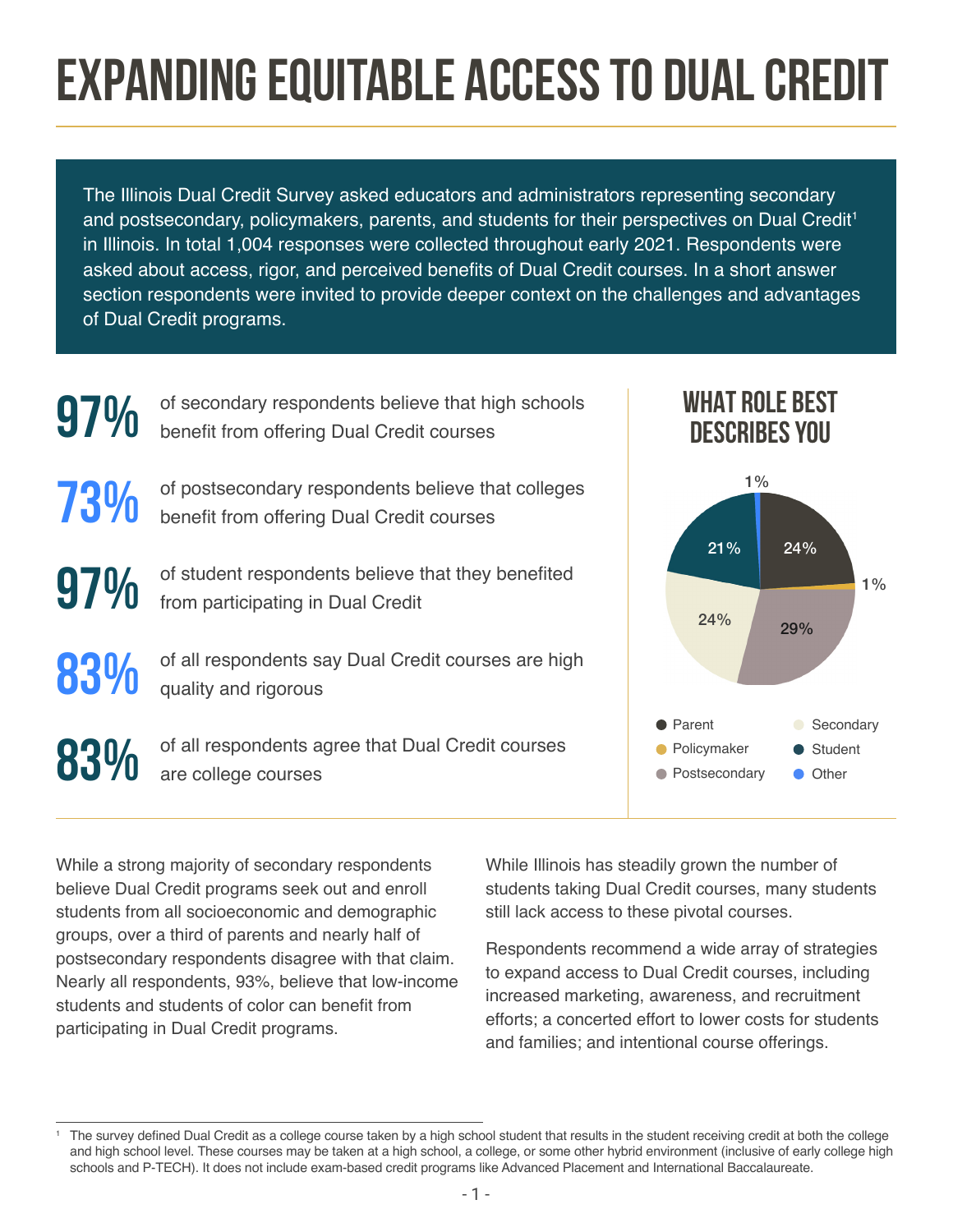### **PERCENTAGE OF HIGH SCHOOL STUDENTS ENROLLED IN DUAL CREDIT BY RACE**

**Percentage of IL Students** in Dual Credit Enrollment

Public School Enrollment

Percentage of IL



Source: ICCB Dual Credit in the Illinois Community College System Report 2020

To see your school's disaggregated Dual Credit enrollment data visit: [standadvocacytoolkit.org](http://standadvocacytoolkit.org)

### **MARKETING, AWARENESS, AND RECRUITMENT STRATEGIES SHOULD CAST A WIDE NET**

 *"Publicize more broadly, consistently, and generally as well as emphasizing to every touch point - teachers, counselors, coaches, club leaders, parent and guardian organizations, tutoring center, library, township etc. - to* **discuss with ALL students as a possibility/option and encouragement that they can do it.** *With parents/guardians who may not be aware, clear and concise language that encourages them to support their*  student(s)' engagement (NOT jargon memos and *power points or a presentation that puts the onus on them to contact the school as the only way for more information)."*

—Parent

 *"High schools [should make] sure that students and parents are well aware of the opportunities and* **have a point person** *who manages the process for them. Simple one-step sign up with no cost to the family."*

—Parent

 **"Educate the students on what classes are required for an associates degree** *and [have] as many of those classes as possible, so for lower income student or high achieving ones they can take Dual Credit instead of AP."*

 *"We are hoping to provide consistent messaging for our high schools to use on their websites that are prominently displayed and link them to the College Dual Credit page. We are also working on*  **programming for younger students: summer camps for 5-8 grade, a sophomore career exploration day, speaking at high school freshmen orientations,** *etc. that will allow our message to reach a wider audience."*

—Postsecondary Administrator

 *"More communication channels from the collegiate and high school partners; early access*  to sophomores/juniors; **targeted recruitment to mirror the demographics of the school district."**

—Secondary Administrator

 **"Promote these courses early and often.** *Make sure students know they can work on high school and college credit at the same time. Make sure that counselors, parents, and teachers of classes that lead to [Dual Credit] courses are spreading the message to all students, especially students who do not want to take AP courses."*

—Secondary Faculty

—Dual Credit Student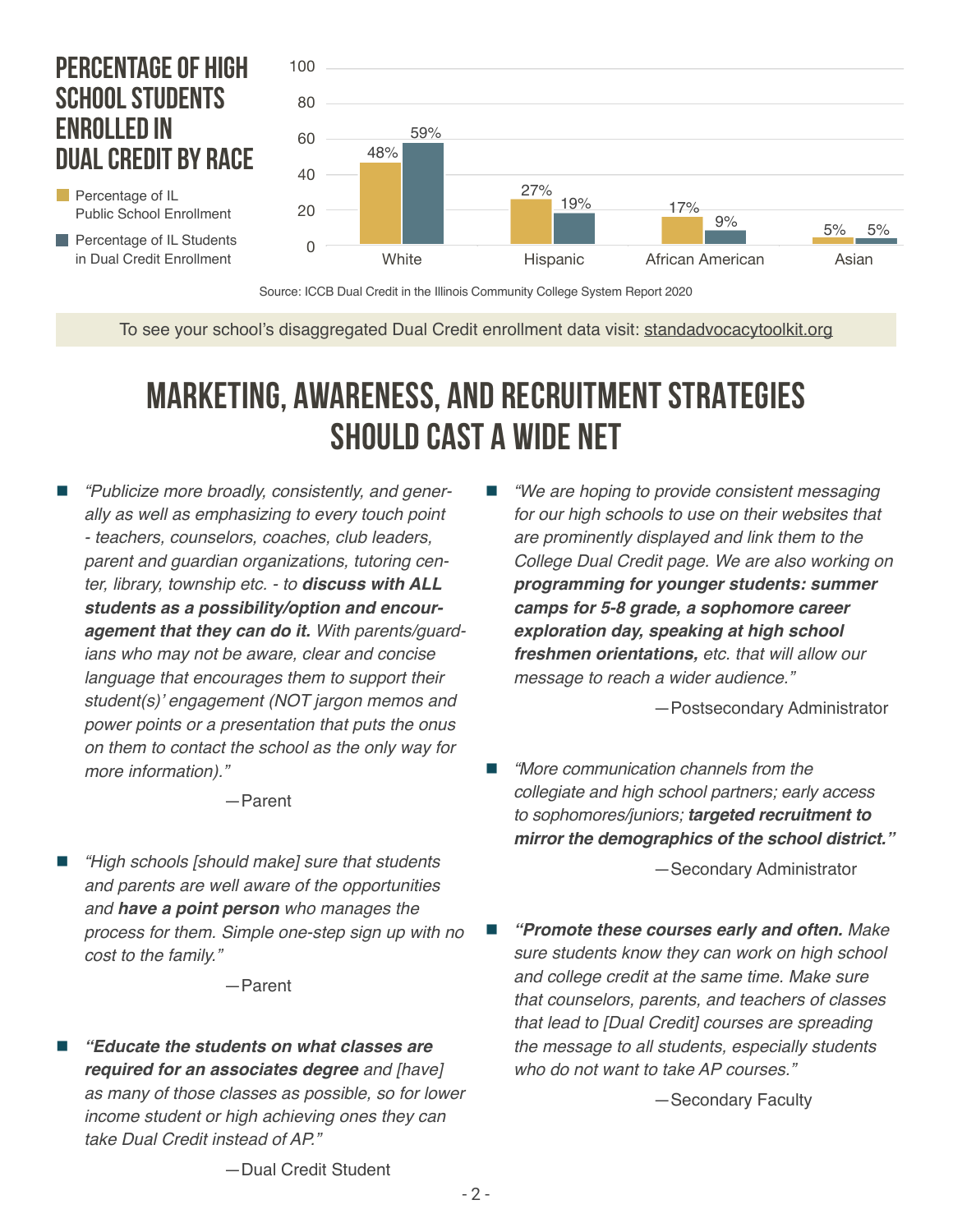*"A district wide approach from the high school that is coordinated with the (entire) college.*  **Attention should include non-academic student support and resources."**

—Postsecondary Faculty

- **"All students and parents should be given more information on what courses are available for Dual Credit** *and what requirements are involved to take those courses and then can make course registration decisions with that in mind."*
- **"High schools proactively reaching out** *to all eligible students and helping them with the dual enrollment registration."*

—Parent

 **"Provide automatic enrollment with an opt out feature."**

—Parent

#### —Parent

### **INTENTIONAL COURSE OFFERINGS MAKE THE BIGGEST IMPACT FOR STUDENTS**

 "I've worked on both the high school counseling *side and now at a community college. My issue with Dual Credit is that oftentimes the course(s) that is/are taken only result in elective credit for students, rather than meeting a program or general education requirement. I would love to see* **more developmental math courses [or] core subject courses offered via Dual Credit,** which could be applied towards a student's *transfer credits or general education program. Additionally, having excess elective credits can*  put those who qualify for financial aid in a tough *position where, in some rare cases, they may not be eligible based on poor performance or excess elective/non-degree credits."* 

—Postsecondary Counselor

 **"Survey the students and see what they want and/or need.** *Also look at general education courses at colleges and see what aligns with high school courses to create more opportunities."*

—Postsecondary Administrator

 "The first step is to engage the student with *opportunities.* **Presenting paths for job and career opportunities** *while developing the skills to overcome obstacles while meeting students where they are in their education development."*

—Postsecondary Faculty

 "Designing clear pathways to degrees. Not just *offering classes for the sole purpose of saying that*  you offer Dual Credit. The idea is to **get students excited about a career and give them clear roads to reach those goals.** *Bring Dual Credit workshops to middle school students/parents/ guardians to increase knowledge around the*  benefits of taking Dual Credit. Offering concise *information which includes cost savings, etc. Students in low performing schools and students of color must have access to all of this information.*  There are so many students out there that are *slipping through the cracks. Students that have real dreams and hopes! Schools need to provide multiple touch points with each and every student to explore all postsecondary options. Hiring more high school counselors to lessen the counselor to*  student ratio will benefit the student, their family *and the broader community."*

—Secondary Administrator